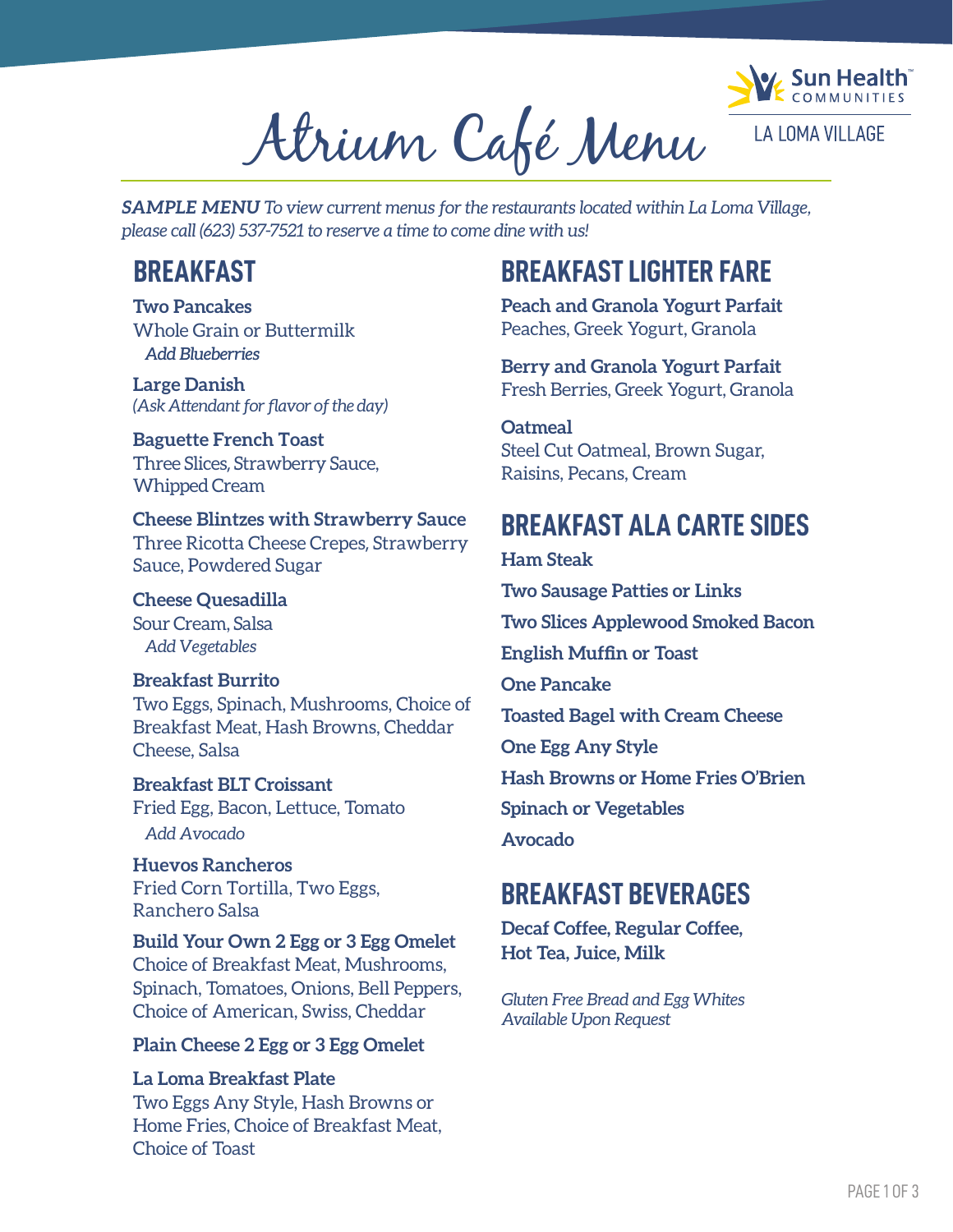

Atrium Café Menu

*SAMPLE MENU To view current menus for the restaurants located within La Loma Village, please call (623) 537-7521 to reserve a time to come dine with us!*

#### **2021 ATRIUM APPETIZERS**

**Grilled ¼ lb. Hot Dog** Bun, Ketchup, Mustard, Sweet Relish

**Cheese Quesadilla**  *Add Grilled Chicken Add Veggies*

**All American Beef Sliders** American Cheese, Bacon, Pickle

**Breaded Chicken Tenders**

**South of the Border Potato Skins** Four Pieces, Cheese, Bacon, Salsa, Sour Cream

**Fried Zucchini with Ranch Dressing**

**French Fries**

**Onion Rings**

**Signature Soup ( V/GF ) or Soup Du Jour**

#### **SALADS**

**Asian Salad (V / GF)** Fresh Spinach, Mandarin Oranges, Red Bell Peppers, Sesame Seeds, Hard-Boiled Egg, Ginger Dressing

**Very Berry Salad (V / GF)** Romaine Lettuce, Fresh Strawberries, Blueberries, Feta Cheese, Pecans, Cran-Raisins , Choice of Dressing *Add Grilled Chicken Add Turkey Patty*

**Chef Salad** Romaine Iceberg Mix, Turkey, Ham, Cheddar Cheese, Swiss Cheese, Tomatoes, Cucumbers, Hard-Boiled Egg, Choice of **Dressing** 

#### **House or Caesar Side Salad**

**Trio Salad** Egg, Chicken, & Tuna On a Bed of Lettuce

#### **SANDWICHES AND BURGERS**

**Grilled Cheese** Choice of bread, Choice of cheese

**Grilled Cheese with Bacon and Tomato** Choice of Bread, Choice of Cheese

#### **BLT**

Choice of Bread, Lettuce, Tomato, Thick Sliced Applewood Bacon  *Add avocado*

**Cold Turkey or Ham Sandwich** Choice of Bread, Cheese, Lettuce, Tomato, Pickle

**Turkey Club Sandwich** Choice of Bread, Sliced Turkey, Swiss Cheese, Lettuce, Tomato, Applewood Bacon

**California Chicken Sandwich** Sliced Grilled Chicken Breast, Lettuce, Fresh Avocado, Sun Dried Tomato Aioli

**Grilled Rueben Sandwich** Rye Bread, Sliced Corned Beef, Swiss Cheese, Sauerkraut, 1000 Island Dressing

**Classic Cheese Burger** Toasted Bun, 1/3 Pound Beef Patty, Choice of Cheese, Lettuce, Tomato, Onion, Pickles

**Turkey Patty or Black Bean Quinoa Patty** Toasted Bun, Choice of Cheese, Lettuce, Tomato, Onion, Pickles

**Grilled Veggie Panini (V)** Sour Dough Bread, Grilled Yellow Squash, Grilled Zucchini, Roasted Red Bell Pepper, Provolone Cheese, Balsamic Aiolli